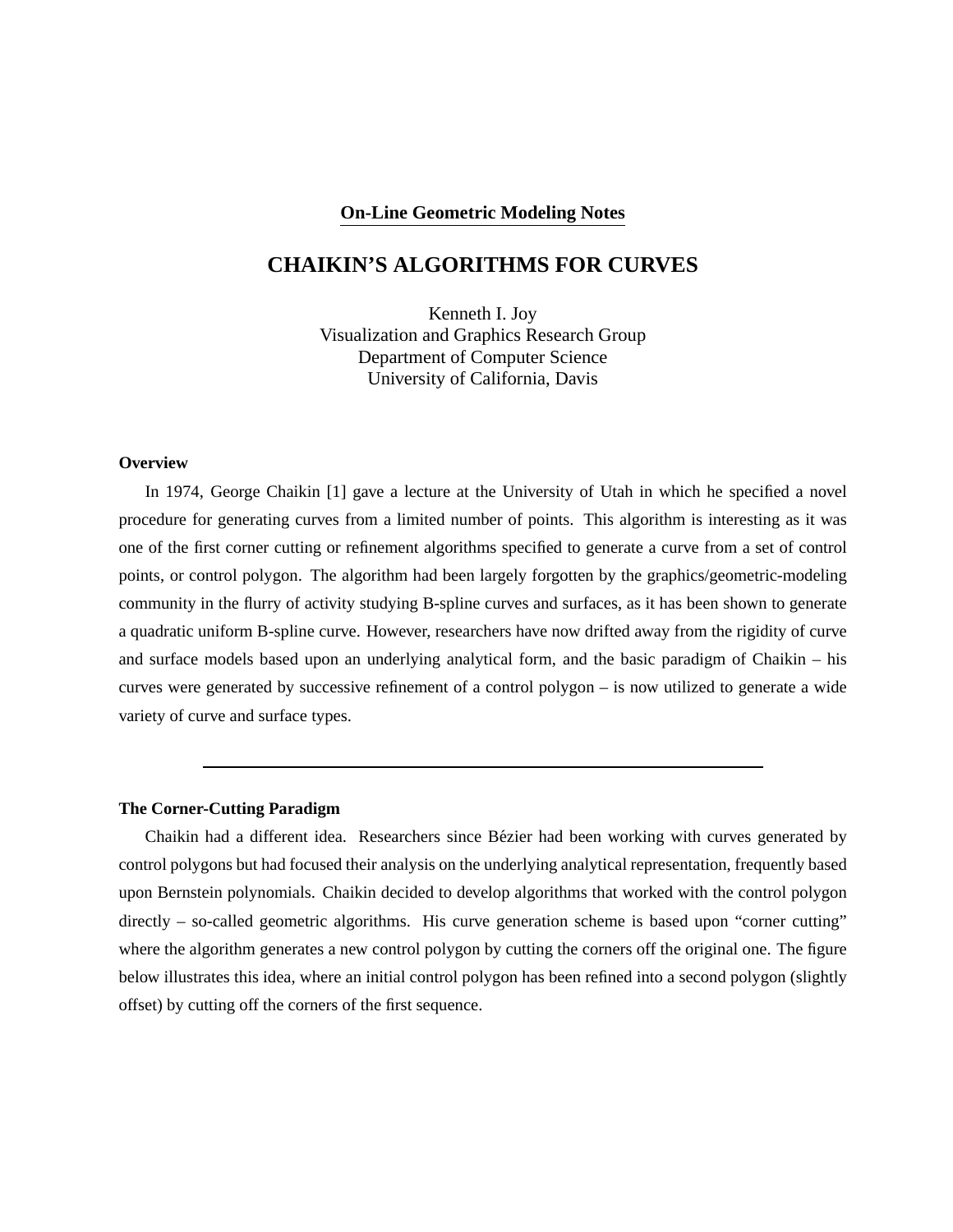

Clearly we could then take this second control polygon and cut the corners off it, producing a third sequence, etc. In the limit, hopefully we would have a curve. This was Chaikin's idea.

#### **Chaikin's Method**

Chaikin utilized fixed ratios on cutting off his corners, so that they were all cut the same. When written down mathematically, Chaikin's method proceeds as follows: Given a control polygon  $\{P_0, P_1, ..., P_n\}$ , we refine this control polygon by generating a new sequence of control points

$$
\{{\bf Q}_0,{\bf R}_0,{\bf Q}_1,{\bf R}_1,...,{\bf Q}_{n-1},{\bf R}_{n-1}\}
$$

where each new pair of points  $Q_i$ ,  $R_i$  are to be taken taken to be at a ratio of  $\frac{1}{4}$  and  $\frac{3}{4}$  between the endpoints of the line segment  $\overline{\mathbf{P}_i \mathbf{P}_{i+1}}$ .



That is

$$
\begin{array}{rcl}\n\mathbf{Q}_i &=& \frac{3}{4}\mathbf{P}_i + \frac{1}{4}\mathbf{P}_{i+1} \\
\mathbf{R}_i &=& \frac{1}{4}\mathbf{P}_i + \frac{3}{4}\mathbf{P}_{i+1}\n\end{array}
$$

These 2n new points can be considered a new control polygon – a *refinement* of the original control polygon.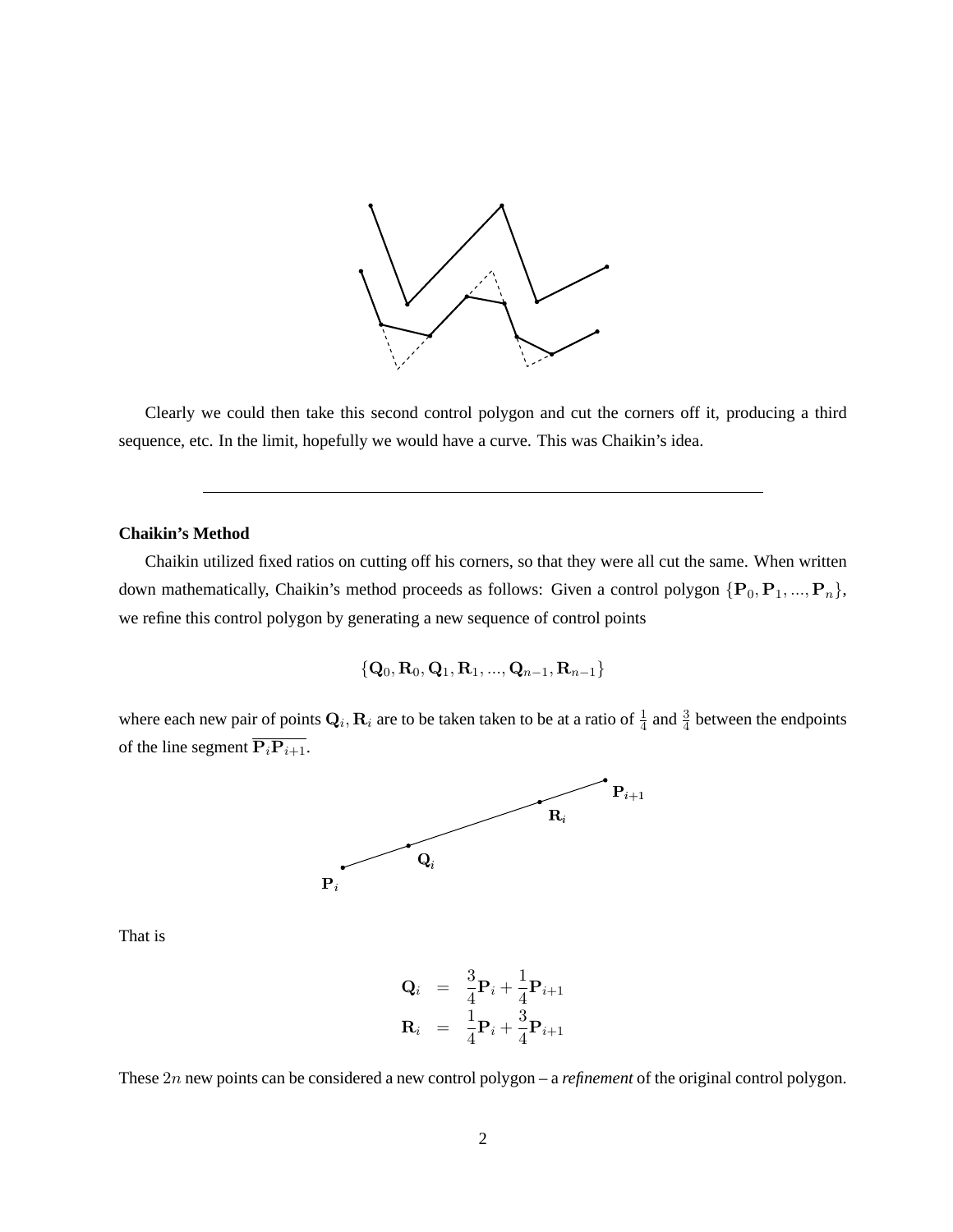## **Example – How Chaikin's Algorithm Works**

To give an example of Chaikin's Algorithm, consider the following control polygon:



Chaikin's algorithm generates the points  $Q_i$  and  $R_i$  and uses these points to refine the curve and obtain the control polygon shown in the figure below



These points are in turn utilized to generate a new refinement,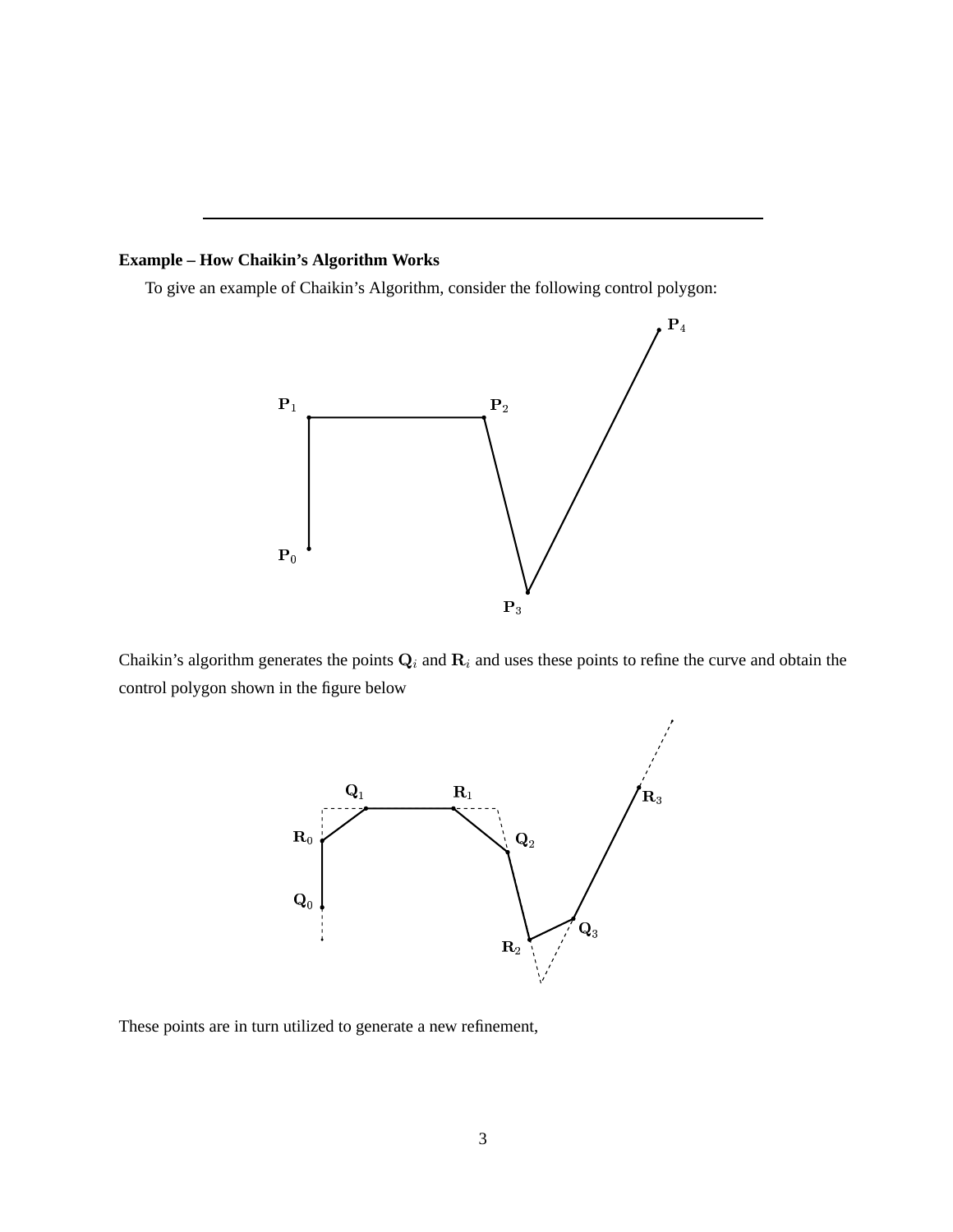

and again, these points are utilized to obtain another refinement, etc. The following illustration shows the initial control polygon, the third control polygon in the sequence, and the final curve.



## **Example – A Closed Curve**

To illustrate Chaikin's curve on a closed control polygon, consider the following figure.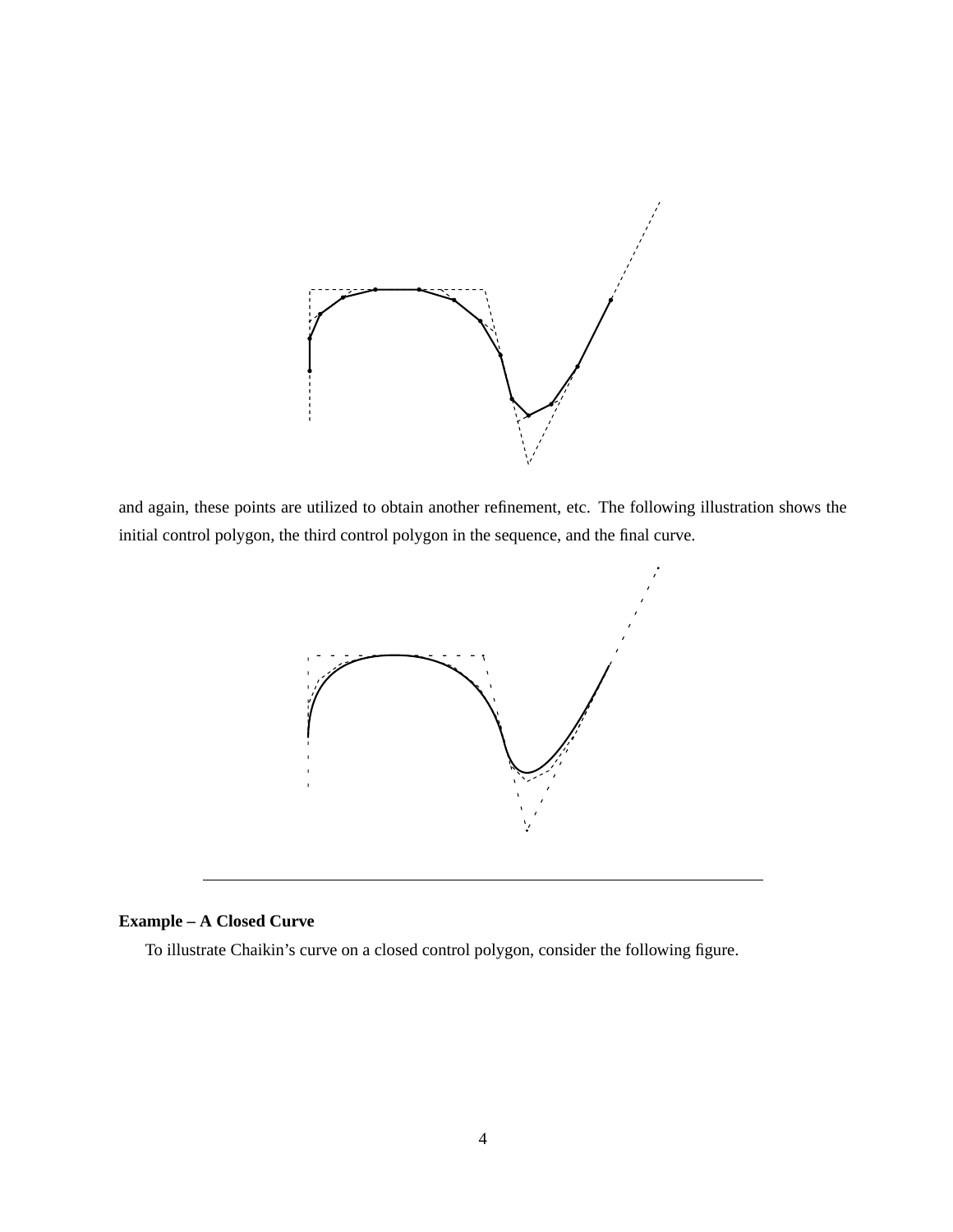

In this case, the control point indices are taken modulo  $n + 1$  (or 4, in the case of the figure). We can still apply Chaikin's method to this figure, obtaining



This new control polygon can then be utilize to obtain a second refinement as in the following figure

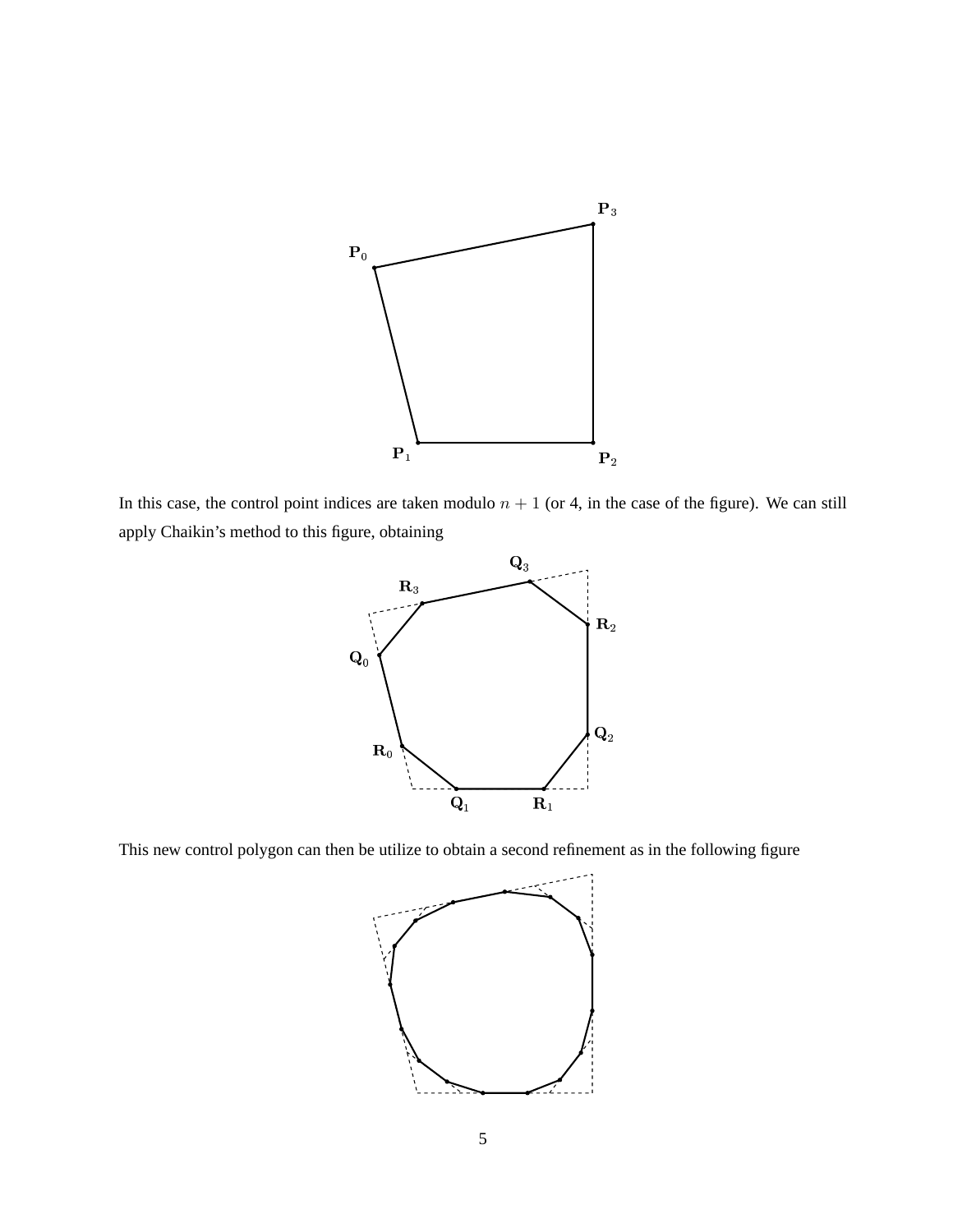and it is clear that we could continue this process indefinitely. For graphics purposes, we will stop after a number of refinements and approximate the curve by connecting the points of the resulting control polygon by straight lines. The initial control polygon and the second refinement are shown in the following figure along with the resulting curve.



### **Summary**

Chaikin specified a simple scheme by which curves could be generated from a given control polygon. The idea is unique in that the underlying mathematical description is ignored in favor of a geometric algorithm that just selects new control points along the line segments of the original control polygon.

It should be noted that Chaikin's curve has been shown to be equivalent to a quadratic B-spline curve [2] (a piecewise quadratic Bézier curve). However, Chaikin's method avoids the analytical definition of B-splines and provides a simple, elegant curve drawing mechanism.

# **References**

- [1] CHAIKIN, G. An algorithm for high speed curve generation. *Computer Graphics and Image Processing 3* (1974), 346–349.
- [2] RIESENFELD, R. On Chaikin's algorithm. *IEEE Computer Graphics and Applications 4*, 3 (1975), 304–310.